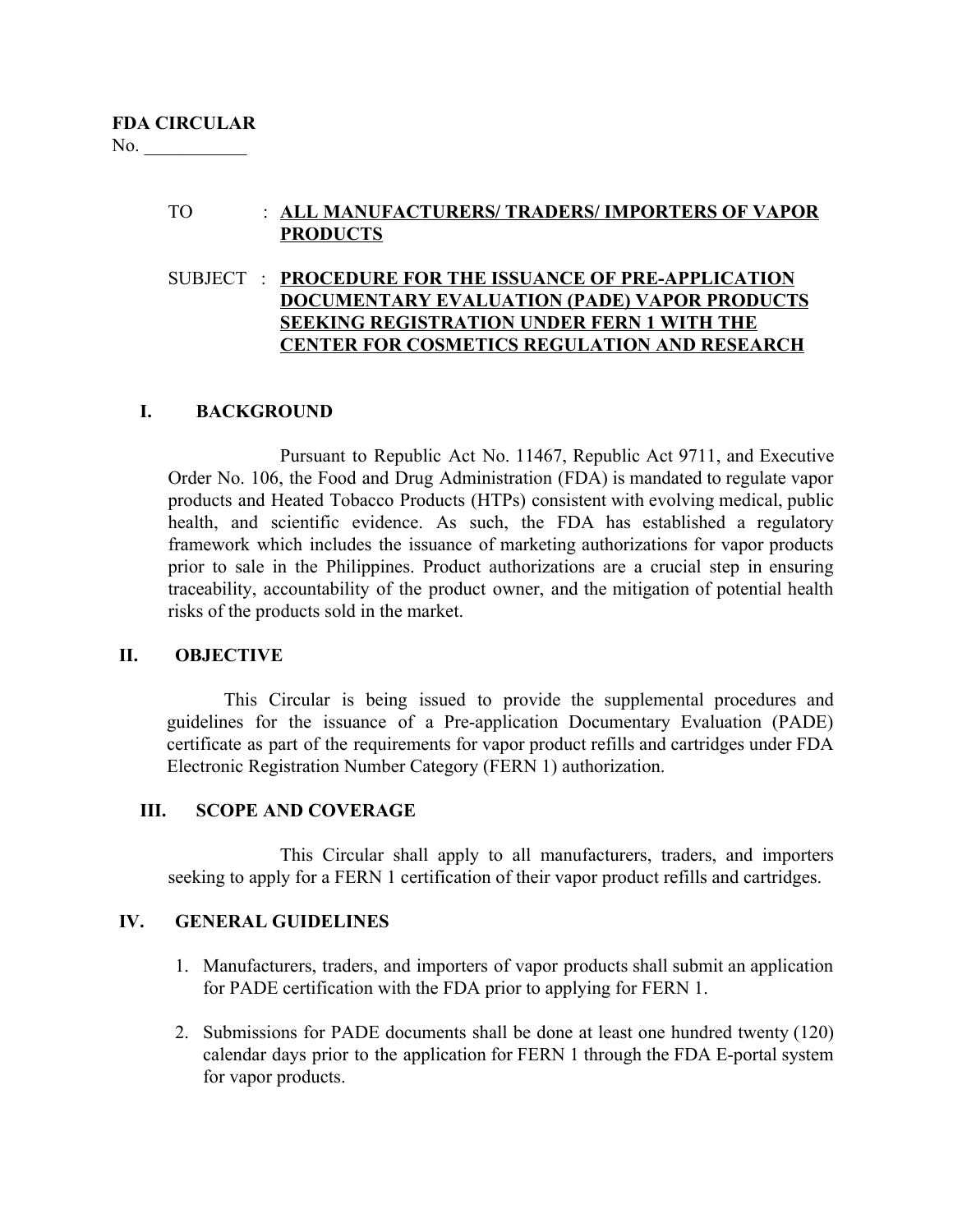- 3. The FDA reserves the right to disapprove applications that are incomplete or are with deliberately redacted data.
- 4. The Center for Cosmetics Regulation and Research (CCRR) may request for specific research and journal articles from the applicants in aid of a more rigorous evaluation.
- 5. The final disposition on the evaluations shall lie solely with the Director General of the FDA upon the recommendation of the Director IV of the CCRR.
- 6. Under no circumstances shall evaluations with favorable dispositions be deemed as an imprimatur of FDA approval nor shall it mean the approval of a product claim. Any industry promotion, advertisement, or communication, explicit or implicit, contrary to this provision shall be grounds for immediate disapproval of active vapor product FERN 1 applications.

# **V. SPECIFIC GUIDELINES**

1. The Pre-Application Documentary Evaluation shall contain the following parts:

## **1.1. Administrative Data of MAH**

- **1.1.1.** Marketing Authorization Holder (MAH)
	- **1.1.1.1.** Name of MAH as reflected in the License to Operate (LTO)
	- **1.1.1.2.** Declared address of MAH
	- **1.1.1.3.** LTO number of MAH
- **1.1.2.** Name and address of the manufacturer (if MAH is not the manufacturer)
	- **1.1.2.1.** LTO number (for local manufacturers)
- **1.1.3.** Name and address of the supplier (for imported products)
- **1.1.4.** Authorization for the FDA to use, copy, store, and distribute digital and physical copies of all documents submitted to FDA for the purposes of  $(1)$  review and evaluation of the application;  $(2)$ enforcement; and (3) conduct of research for the development of regulatory standards and public health policies. All information and documents submitted to the FDA shall be deemed as Confidential Information and shall be protected in accordance with the Data Privacy Act with respect to personal data, the Department of Health's Freedom of Information Manual, and also in accordance with other applicable laws, rules and regulations, and existing jurisprudence protecting Confidential information.

Confidential Information for purposes of this Circular shall include personal data, trade secrets, intellectual property, business,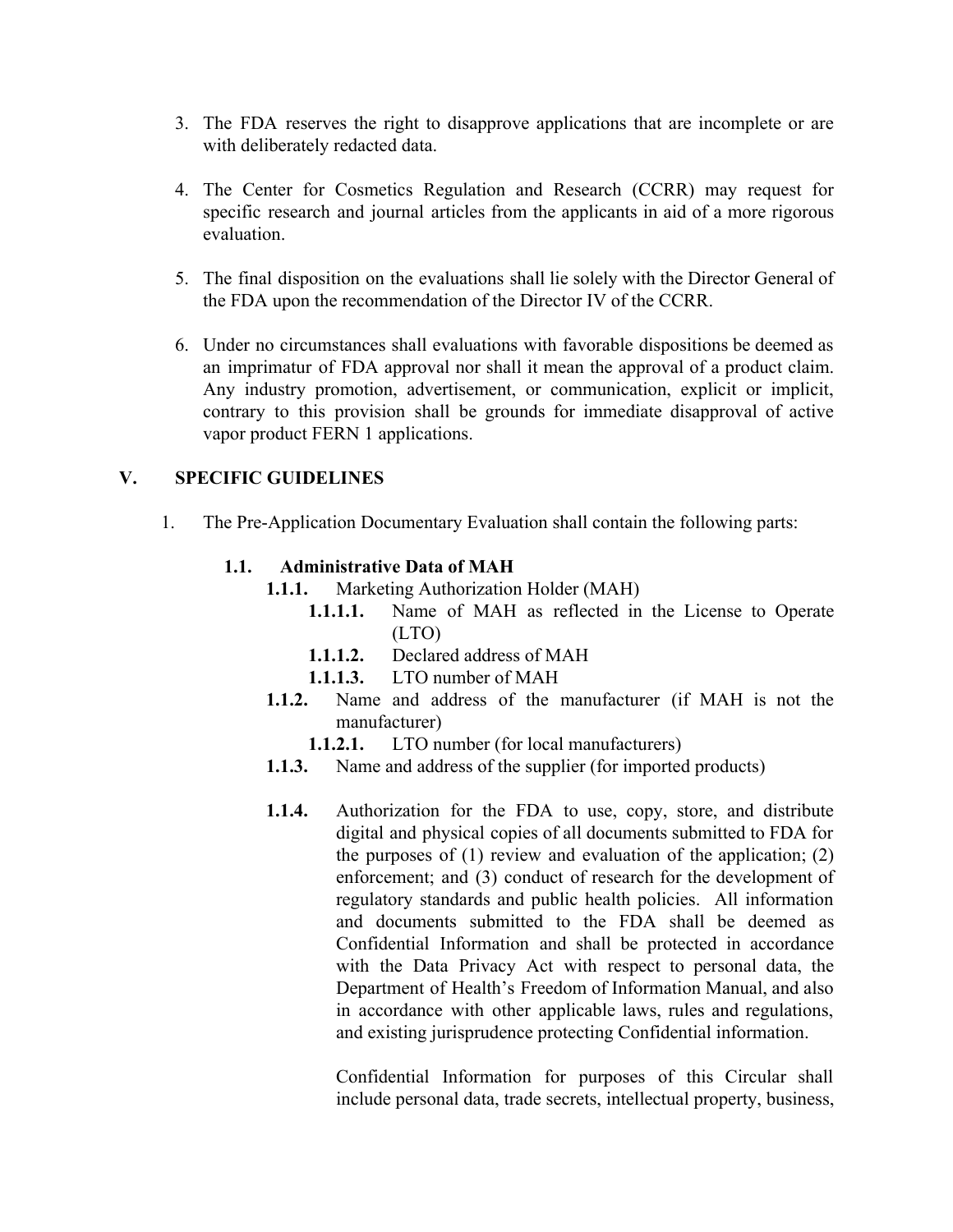commercial, financial, or proprietary information, or any other information or date that by its nature should be kept confidential.

**1.1.5.** An attestation from the manufacturer, trader, or importer that the information contained in the bundle is complete, accurate, and unredacted, under the penalties of all relevant legislation.

### **1.2. Data on Raw Materials**

- **1.2.1.** Administrative Data and Information
	- **1.2.1.1.** Name and address of the manufacturer
	- **1.2.1.2.** Name and address of the supplier

### **1.2.2.** Chemistry, Manufacturing and Controls

- **1.2.2.1.** General properties
- **1.2.2.2.** Schematic flow diagram and sequential procedural narrative of the manufacturing process
- **1.2.2.3.** Materials used in the manufacture of the components
- **1.2.2.4.** Technical specifications
- **1.2.2.5.** Analytical Procedures

## **1.3. Data on Finished Product**

**1.3.1.** Chemistry, Manufacturing and Control

- **1.3.1.1.** Technical specifications of the product
	- **1.3.1.1.1.** Appearance (color, odor, physical state)
	- **1.3.1.1.2.** Flammability
	- **1.3.1.1.3.** pH
	- **1.3.1.1.4.** Viscosity
	- **1.3.1.1.5.** Known incompatibilities with other product
	- **1.3.1.2.** Qualitative and quantitative composition of the product
	- **1.3.1.3.** Compatibility of the ingredients
- **1.3.1.4.** Schematic flow diagram and sequential procedural narrative of the manufacturing process
- **1.3.1.5.** Complete list of equipment used during the manufacturing process
- **1.3.1.6.** Process validation
- **1.3.1.7.** Analytical procedures
- **1.3.1.8.** Validation of analytical procedures
- **1.3.1.9.** Batch analyses
- **1.3.1.10.** Characterization of impurities
- **1.3.1.11.** Packaging Materials Specifications
- **1.3.1.12.** Stability/Shelf life
- **1.3.1.13.** Certificate of Analysis containing the manufacturing date, batch number, name and signature of the laboratory analyst and manager.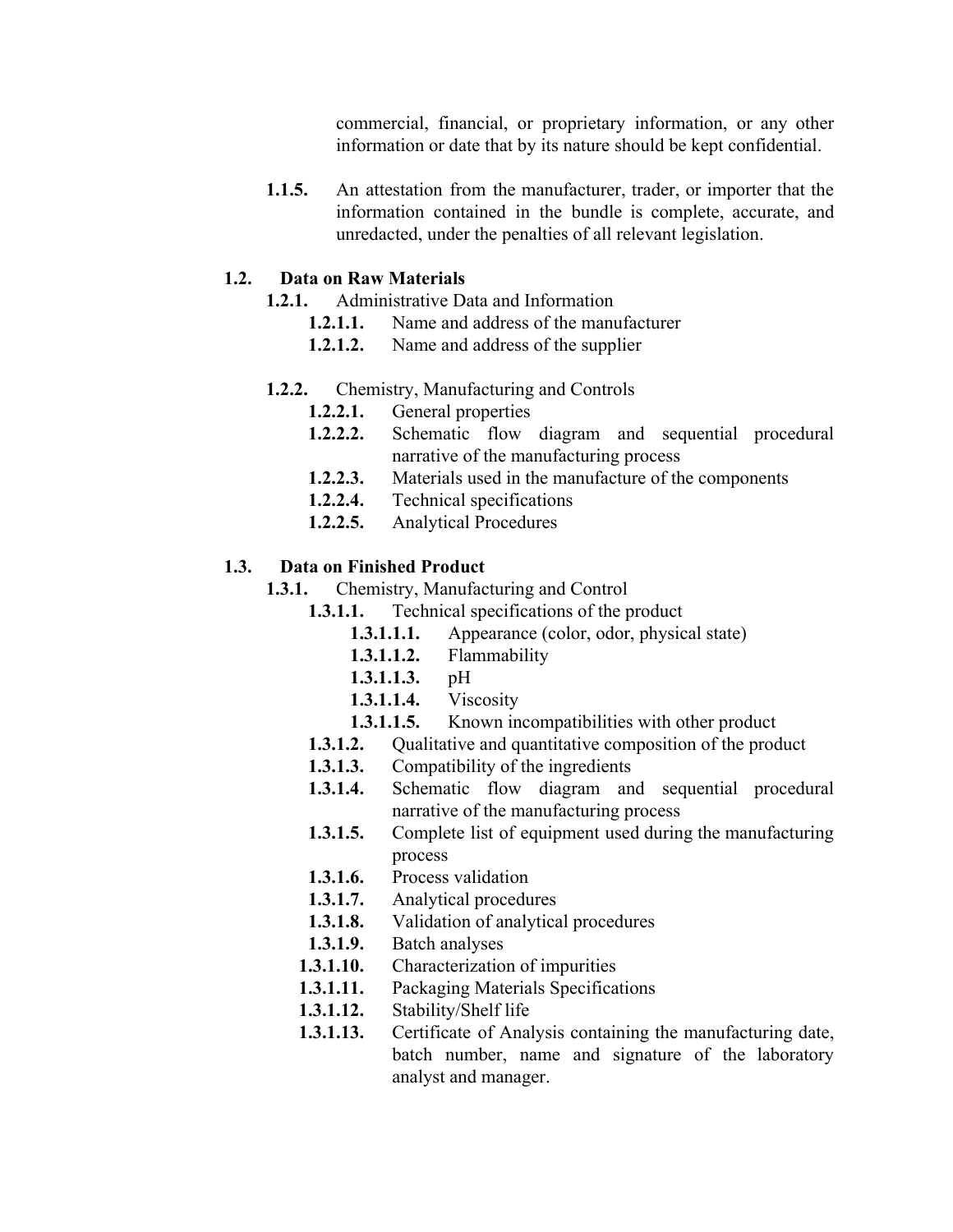## **1.4. Toxicological Risk Assessment**

- **1.4.1.** Safety Data Sheet (SDS) of the Finished Product
	- 1.4.1.1. In accordance with the Guidelines under the Globally Harmonized System for the Classification and Labelling of Chemicals (GHS) Annex 4 – Guidance on the Preparation of Safety Data Sheets (SDS) for refills and cartridges
- **1.4.2.** Toxicity profile
	- **1.4.2.1.** Acute Toxicity Tests
		- **1.4.2.1.1.** Acute Oral Toxicity
		- **1.4.2.1.2.** Acute Dermal Toxicity
		- **1.4.2.1.3.** Acute Inhalation Toxicity
	- **1.4.2.2.** Allergy/Sensitization Test
	- **1.4.2.3.** Sub-chronic Toxicity Tests
	- **1.4.2.4.** Reproduction Effects Studies
	- **1.4.2.5.** Teratogenicity Studies
	- **1.4.2.6.** Neurotoxicity Studies
	- **1.4.2.7.** Mutagenicity Studies
	- **1.4.2.8.** Carcinogenicity Tests and Chronic Toxicity in Rats
		- **1.4.2.8.1.** In Vitro Studies
			- **1.4.2.8.1.1.** Neutral Red Uptake (NRU) Assays
			- **1.4.2.8.1.2.** Bacterial Reverse Mutation (Ames) Test
			- **1.4.2.8.1.3.** Mouse Lymphoma Assay (MLA)
	- **1.4.2.9.** Systems Toxicology Studies
		- **1.4.2.9.1.** Acute and Repeated Exposure Studies with Human Organotypic Tissues
		- **1.4.2.9.2.** ApoE-/- Mouse Switching Study
	- **1.4.2.10.** Summary of Toxicological Findings

### **1.5. Emission Testing**

Emission testing guidelines/requirements for vapor products shall be implemented three (3) years after the issuance of regulatory guidelines.

# **1.6. Laboratory Competency**

- **1.6.1.** A complete list of relevant certifications held by the laboratory conducting the in vitro, in vivo, and systems toxicology studies.
- **1.6.2.** An attestation from the said laboratory of the exact make, model, and brand of the smoking robot used in the conduct of the in vitro studies.
- **1.6.3.** A complete declaration of interest of all researchers conducting the clinical and behavioral pharmacology evaluation and their relevant qualifications and affiliations.